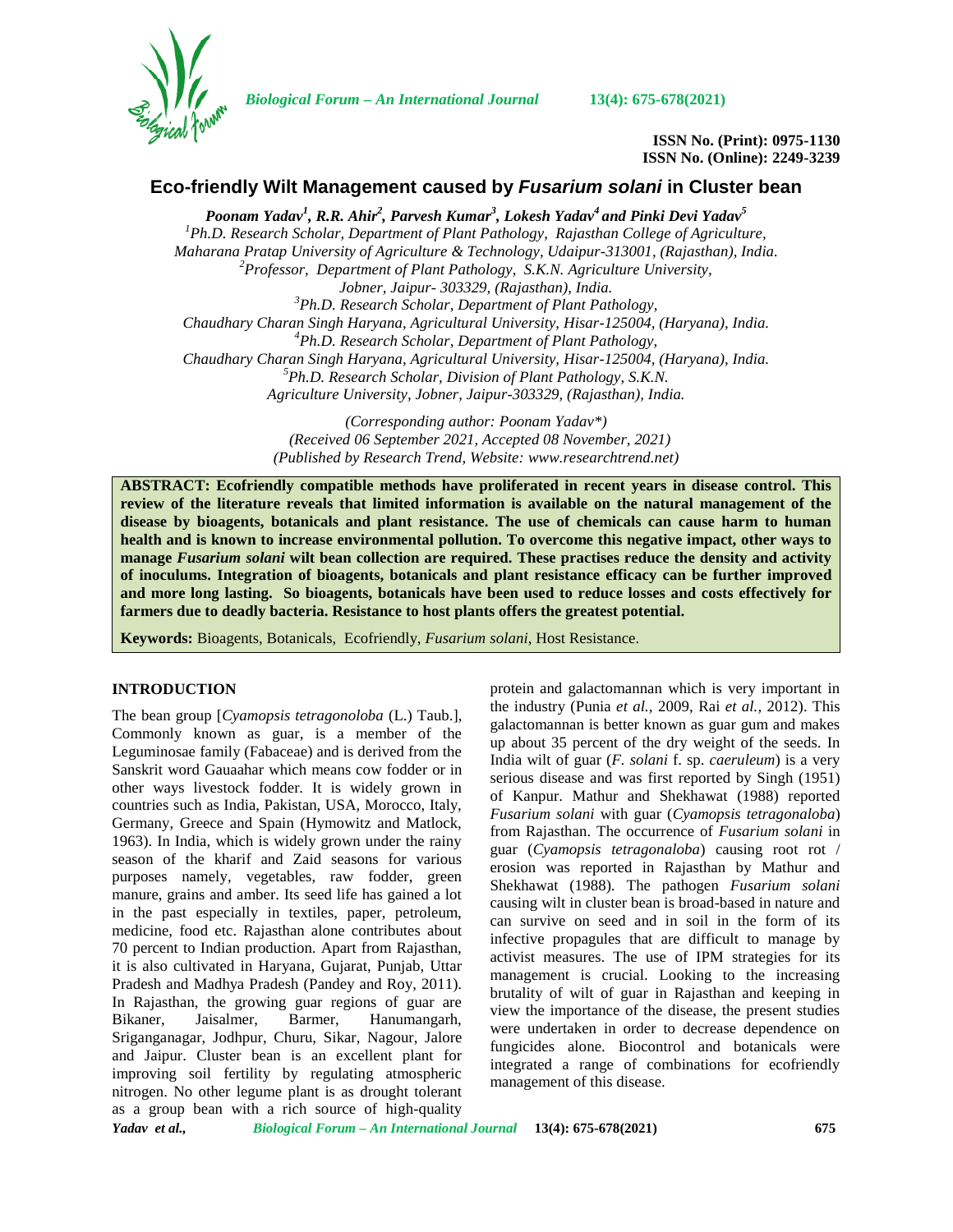#### **SYMPTOMATOLOGY**

Affected bean plants gradually turn yellow, the leaves fall off and the roots develop black spots on the surface. Eventually the diseased plants wither and die prematurely. In the case of root rot, the roots show a dark brown color change (Satyaprasad and Ramarao 1981). The pathogen is a seed found in both extracellular and intra-embryonal that exhibits a change in white color and irregular shape or is covered with a white layer of mycelium that causes rot (Pareek and Verma 2015). However, the symptoms in chickpea are yellow and dry leaves from bottom to top, deep petioles and rachis, improper separation of vascular bundles and eventual wilting of plants (Nene and Haware 1980). Singh and Shrivastava (1988) see the symptoms of root rot as a sudden death of web bean seedlings. The leaves begin to wither and dry out and root rot is followed by killing the whole plant. Diseased roots showed brown to black sores. Li *et al.,* (2010) first reported the decay of the cucumber crown caused by *Fusarium solani* causing yellowing and shrinking of cucumber leaves attached to a tropical China. Lodha (1993) wrote that rot of dried bean roots collects can occur at any stage of the plant from germination to maturity. Seedling damage occurs mainly in cotyledons as tall black cankers on growing plants. Infected seedlings show the brightness and depth of the tender surface and the parts can be easily removed. According to White (2000), *Fusarium* spp. is commonly reported. separated from the roots of corn was *F. oxysporum* schlectend and *F. solani* Sacc. Karimi *et al.,* (2012) reported that soil borne fungus enters the blood vessels at the edges of the diseases. roots through wounds leading to the progression of chlorosis of the leaves, branches, wrinkles and deterioration of the root system. Temperature, soil type, soil moisture environment and nutrient availability have been shown to affect *Fusarium* value.

## **MATERIAL AND METHODS**

Screening of bio-control agents was done by Dual Culture Technique (Dennis and Webstar, 1971). In vitro, efficacy of six bio-control agents, viz. *Trichoderma harzianum, T. viride, T. virens, T. asperlum*, *Bacillus subtilis* and *Pseudomonas fluorescens* was tested using dual culture plate method and 20ml of autoclaved PDA was poured into each sterilized Petri plates and allowed for solidification after 3 hours of pouring. These plates were inoculated with 5 mm diameter mycelial bit - taken from 7 day old culture of *Fusarium solani* and antagonistic fungal agents both were placed separately at equal distance on the periphery of Petri plates. PDA Petri plates inoculated with pathogen alone served as check. Inoculated Petri plates were incubated at 25+1ºC in BOD incubator for 7 days. Linear growth of pathogen as well as biocontrol agents was measured and per cent growth inhibition was recorded after 7 days of incubation.

The effect of each plant extract was tested at three concentrations (5 & 10 and 15%) equal amount of sterilized distilled water (*i.e.* 1: 1 ratio, w/v). The extract thus obtained was considered as of 100 percent concentration. Required quantity of each plant extract (i.e. stock solution) was mixed thoroughly in melted PDA, to get desired concentration, just before pouring in sterilized 9 cm diameter glass Petri plates and was allowed to solidify for 12 hours. Each plate was inoculated with 5 mm dish of mycelia bit taken with the help of sterilized cork borer from the periphery of 7 days old culture of on PDA. The inoculated Petri plates were incubated at 25+1ºC. The Control was also maintained where medium was not supplemented with any plant extract.

Seed of ten cultivars of clusterbean collected from RARI, Durgapura S.K.N. College of Agriculture, Jobner and Private Companies were evaluated against wilt of cluster bean under pot conditions during *kharif* season 2018. Inoculum multiplied on sorghum grains was applied in pots (20 g/ pot) to increase the disease pressure. Inoculum was added before sowing. Seeds were washed thoroughly with sterilized water. Ten seeds of each cluster bean cultivar were sown in each pot. Two replications were maintained under pot conditions. Observations on disease incidence was recorded after 60 days of sowing. On the basis of disease incidence resistance cultivar (0-20), Moderately susceptible (21-50), Susceptible (51-80), Highly susceptible(81-100) PDI shows.

**Bio-agents:** Use of biocontrol agents is an alternative eco-friendly approach for the management of plant Weindling (1934) described the mycoparasiticaction of *Trichoderma* fungus on *Rhizoctonia* and *Sclerotinia* and its beneficial effects for plant disease control. Papavizas and Lumsden, (1980) and Majumdar *et al*., (1996) revealed that *Trichoderma harzianum* is one of the most important antagonists against many soil borne pathogens. Seed treatment with the antagonists reported to be the cheapest method and delivery of antagonists to the rhizosphere of crop plants that are to be protected from seed and soil borne disease (Ahmed and Grainge 1982). Vasudeva *et al*. (1952) reported a strain of *Bacillus subtilis* which produced antibiotic bulbiformin against *Fusarium solani*. Okhovvat and Karampour (1996) reported that biological agents like *Trichoderma harzianum* (T1and T2), and *Trichoderma viride* (T3 and T4), *Trichoderma koeinngii* (T5) and *Gliocladium virens* (G1 and G2) to management *Fusarium solani.* Ghasolia and Jain (2003) observed that seed treatment with biocontrol agents i.e. *Trichodermaharzianum* and *Trichoderma viride* were found effective against *Fusarium* wilt. Jat *et al*., (2017) studied on biocontrol agent's i.e. *Trichoderma harzianum*, *T. viride*, *Bacillus subtalis* and *Pseudomonas fluorescens* against *Fusarium oxysporum* f. Sp. *coriandri*. *Trichoderma harzianum* (83.69%) was found most effective to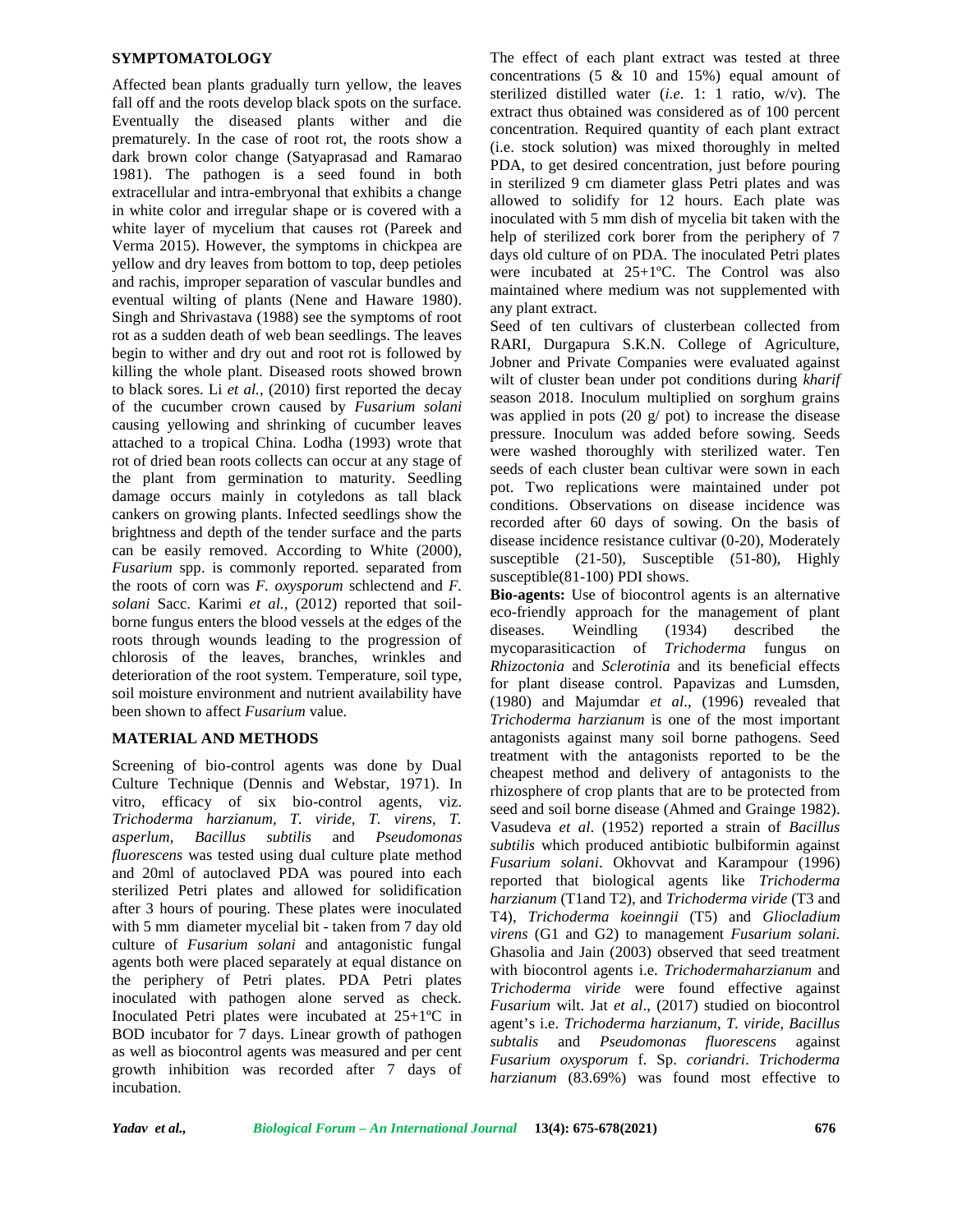inhibitthe mycelial growth of fungus followed by *Trichoderma viride* (81.1).

Kiran and Bunker (2020) studied on the antagonism activity of *Trichoderma viride* found to be highly effective in controlling the mycelia growth (73.5%) against F. solani among biocontrol agents tested under dual culture method. In vivo study revealed that maximum germination per cent (82.78 per cent).

**Botanical:** Botanicals gains value in plant protection due to their selective properties, low cost and safety in the ecosystem. Many botanicals have been identified as effective in controlling plant diseases (Ahmed and Grainage, 1982). Singh *et al.,* (1980) found that the growth of *Fusarium oxysporum* f. sp*. ciceris* was blocked by the finely ground seeds of neem leaf planted in infected soil to produce disease-free seedlings. Bianchi *et al*. (1997) found that garlic strongly inhibited the growth of mycelia *Fusarium solani*. Philip and Sharma (1997) examined the fungitoxic effect of leaf and cake oil extracted from neem (*Azadirachta indica*) on mycelial growth, spore production and *Fusarium solani* spore germination causing root rot and they found that the extract inhibited the growth and development of spore both viruses. Neem extracts were very effective on both fungi*.* However, both fungi were more sensitive to the extraction of onions, ginger, neem and garlic followed by mint, eucalyptus. The effectiveness of the *Azadirachta indica* leaf extract was evaluated by Bansal and Gupta (2000) reported that complete inhibition of mycelial growth and spore growth was achieved by 100% leaf extract concentration. Verma and Dohroo (2003) have shown that the extraction of garlic cloves results in a complete inhibition of the growth of *Fusarium oxysporum f. sp pisi*. Lakhran and Ahir (2018) examined the efficacy of various extracts of aak, datura, garlic, neem, kheep and tumba against the rot of dried chickpea roots caused by *Macrophomina phaseolina*. Among these garlic extracts have been found to be very effective in reducing root rot followed by neem leaf extract.

**Host plant resistance:** Gupta *et al., (*2003) investigated that in 220 cluster bean genotypes, 67 genotypes were resistant, 69 genotypes were easily infected and 10 genotypes were at high risk of root rot caused by *Rhizoctonia baticola.* Chitale and Tak (2003) examined cluster bean genotypes for resistance to coal decay and found that genotypes RGM-113 and RGM-115 showed resistance as they had 5.0 percent disease. John *et al.,* (2005) studied resistance to germplasm / cultivars of sesame 30 against coal decay caused by *R. bataticola* (*M. phaseolina*) also showed differences in their response to disease under high pressure inoculum. Of the 30 tested strains, TLC-246, TLC-279 and TLC-281 were resistant to coal decay. Patel *et al.,* (2002) revealed Cluster bean varieties namely, GAUG 998, GAUG 9112, GAUG 605 and GAUG 9010 which showed moderate resistance to aganist wilt (*Neocosmospora vasinfecta*). Seven popular types of guar namely Krishna 51, B 53, Pusa Nav Bahar, Swati

55, Neelam 51, BM 83 and Amul 51 were tested by Bohr *et al.,* (2011) against guar root rot pathogens *F. solani* and *Rhizoctonia solani*. Based on root rot actions under injected conditions, Swati 55, Neelam 51, Amul 51, Krishna 51, B 53, BM 53 and Pusa NavBahar are considered to be easily affected. This study shows that most Cluster bean cultivars are readily available from root rot pathogen and there is a need to develop resistant cultivars for stress.

## **RESULTS AND DISCUSSION**

In this experiment was found that all biocontrol agents *viz., Trichoderma harzianum, T.viride, T. asperlum, T. virens, Bacillus subtilis and Pseudomonas fluorescens* were antagonistic to the *Fusarium solani.* Maximum inhibition of mycelial growth (85.20%) of *Fusarium solani* was recorded by *Trichoderma harzianum* followed by *Trichoderm aasperlum* (82.80%), *Trichoderma viride* (82.20%) and *Trichoderma virens (*78.00%). Minimum inhibition of mycelial growth of *Fusarium solani* was recorded by *Bacillus subtillis*  $(64.00\%)$ .

The efficacy of five plant extracts was tested *in vitro* at three concentrations *viz*., 5, 10 and 15 per cent against *Fusarium solani* on PDA by Poisoned Food Technique. Among five plant extracts, Neem extract was found most effective in inhibiting mycelial growth (56%,78% and 80%) of *Fusarium solani* followed by Garlic (51.00%, 73.00% and 74.00%), at 5 ,10 and 15 per cent, respectively over control.

Ten cultivars of cluster bean received Jobner or RARI, Durgapura or Private Companies were evaluated against wilt of cluster bean under pot conditions during *kharif* season 2018. In all varieties none was found immune or resistant to wilt of clusterbean. However, RGC- 197 variety susceptible and other were found moderately susceptible.

### **FUTURE SCOPE**

Wilt eco-friendly control is a good factor in reducing the use of pesticides in the control of plant disease. It usually involves biocontrol, botanicals and plantresistant plants or plant pathogens to reduce pathogen growth and limit its adverse effects on the host plant. Since, the pathogen *Fusarium solani* causing wilt in cluster bean is cosmopolitan in nature and can survive on seed and in soil in the form of its infective propagules that are difficult to control by conventional measures. The use of IPM strategies for its management is crucial. Looking to the increasing severity of wilt of guar in Rajasthan and keeping in view the importance of the disease, the present studies were undertaken in order to reduce dependence on fungicides alone. Biocontrol (*Trichoderma viride*) and botanicals were integrated with the fungicide in various combinations for ecofriendly management of this disease.

**Acknowledgment.** I would like to extend my heartfelt thanks to my Grand Guide Dr. R. R. Ahir Professor, Department. of Plant Pathology, S.K.N. College of Agriculture, Jobner. I feel